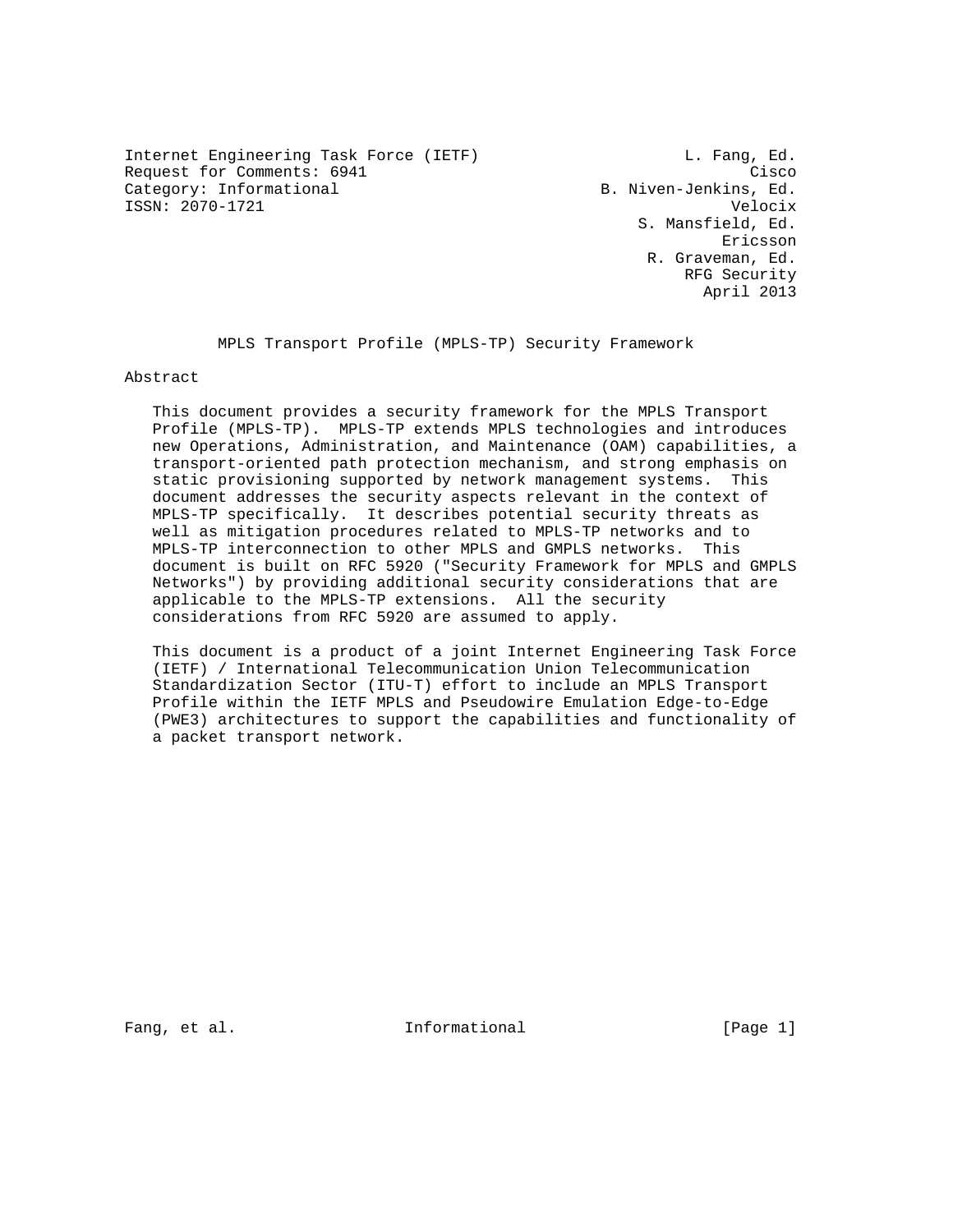Status of This Memo

 This document is not an Internet Standards Track specification; it is published for informational purposes.

 This document is a product of the Internet Engineering Task Force (IETF). It represents the consensus of the IETF community. It has received public review and has been approved for publication by the Internet Engineering Steering Group (IESG). Not all documents approved by the IESG are a candidate for any level of Internet Standard; see Section 2 of RFC 5741.

 Information about the current status of this document, any errata, and how to provide feedback on it may be obtained at http://www.rfc-editor.org/info/rfc6941.

Copyright Notice

 Copyright (c) 2013 IETF Trust and the persons identified as the document authors. All rights reserved.

 This document is subject to BCP 78 and the IETF Trust's Legal Provisions Relating to IETF Documents (http://trustee.ietf.org/license-info) in effect on the date of publication of this document. Please review these documents carefully, as they describe your rights and restrictions with respect to this document. Code Components extracted from this document must include Simplified BSD License text as described in Section 4.e of the Trust Legal Provisions and are provided without warranty as described in the Simplified BSD License.

Table of Contents

Fang, et al. 10 Informational 10 [Page 2]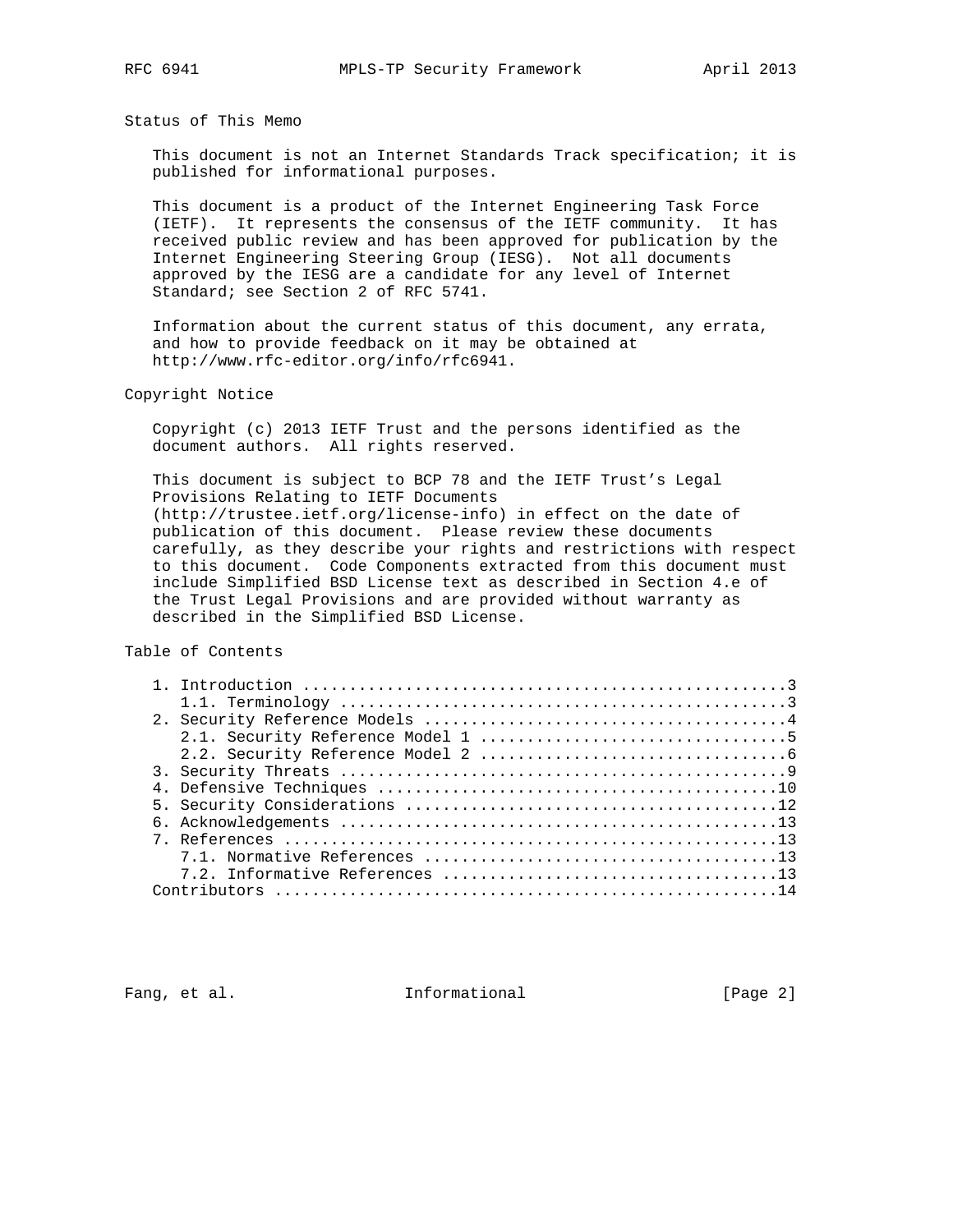### 1. Introduction

 This document provides a security framework for the MPLS Transport Profile (MPLS-TP).

 As defined in "Requirements of an MPLS Transport Profile" [RFC5654] and "A Framework for MPLS in Transport Networks" [RFC5921], MPLS-TP uses a subset of MPLS features and introduces extensions to reflect the characteristics of the transport technology. The additional functionality includes in-band OAM, transport-oriented path protection and recovery mechanisms, and new OAM capabilities that were developed for MPLS-TP but that also apply to MPLS and GMPLS. There is strong emphasis in MPLS-TP on static provisioning support through Network Management Systems (NMSs) or Operational Support Systems (OSSs).

 This document is built on [RFC5920] by providing additional security considerations that are applicable to the MPLS-TP extensions. The security models, threats, and defense techniques previously defined in [RFC5920] are assumed to apply to general aspects of MPLS-TP.

 This document is a product of a joint Internet Engineering Task Force (IETF) / International Telecommunication Union Telecommunication Standardization Sector (ITU-T) effort to include an MPLS Transport Profile within the IETF MPLS and PWE3 architectures to support the capabilities and functionality of a packet transport network.

 Readers can refer to [RFC5654] and [RFC5921] for MPLS-TP terminologies and to [RFC5920] for security terminologies that are relevant to MPLS and GMPLS.

1.1. Terminology

| Term            | Definition                                |
|-----------------|-------------------------------------------|
|                 |                                           |
| AC              | Attachment Circuit                        |
| <b>BFD</b>      | Bidirectional Forwarding Detection        |
| CE              | Customer Edge                             |
| Do <sub>S</sub> | Denial of Service                         |
| G-ACh           | Generic Associated Channel                |
| GAL             | G-ACh Label                               |
| <b>GMPLS</b>    | Generalized Multiprotocol Label Switching |
| T P             | Internet Protocol                         |
| LDP             | Label Distribution Protocol               |
| LSP             | Label Switched Path                       |
| NMS             | Network Management System                 |
| MPLS            | Multiprotocol Label Switching             |
| MPLS-TP         | MPLS Transport Profile                    |
|                 |                                           |

Fang, et al. 10 Informational 10 [Page 3]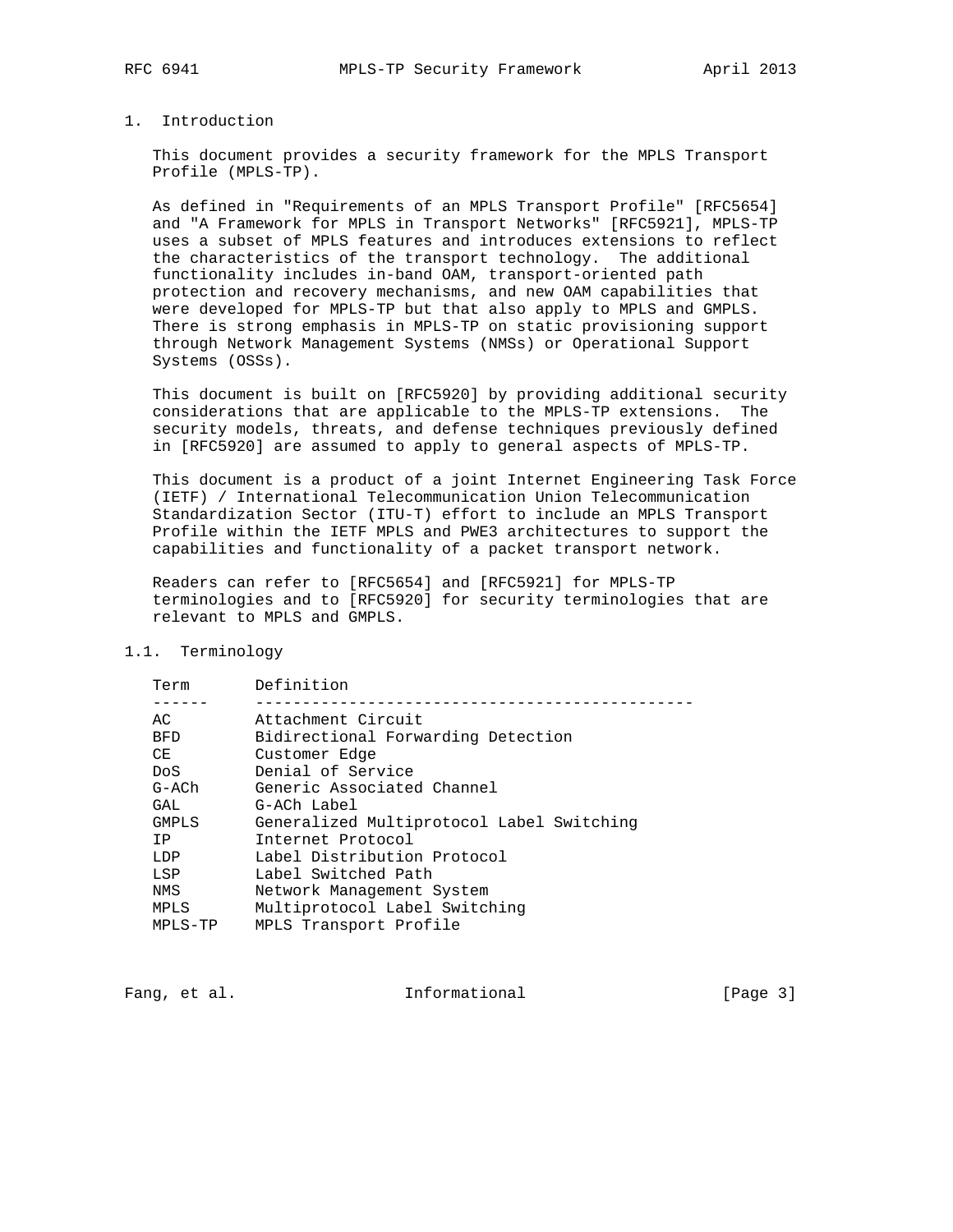| $MS-PW$ | Multi-Seqment Pseudowire                    |
|---------|---------------------------------------------|
| OAM     | Operations, Administration, and Maintenance |
| PE      | Provider Edge                               |
| PSN     | Packet-Switched Network                     |
| PW      | Pseudowire                                  |
| $S-PE$  | PW Switching Provider Edge                  |
| SP      | Service Provider                            |
| $SS-PW$ | Single-Seqment Pseudowire                   |
| $T-PE$  | PW Terminating Provider Edge                |
|         |                                             |

2. Security Reference Models

 This section defines reference models for security in MPLS-TP networks.

 The models are built on the architecture of MPLS-TP, as defined in [RFC5921]. The placement of SP boundaries plays an important role in determining the security models for any particular deployment.

 This document defines a trusted zone as being where a single SP has total operational control over that part of the network. A primary concern is about security aspects that relate to breaches of security from the "outside" of a trusted zone to the "inside" of this zone.

Fang, et al. 10 Informational 10 [Page 4]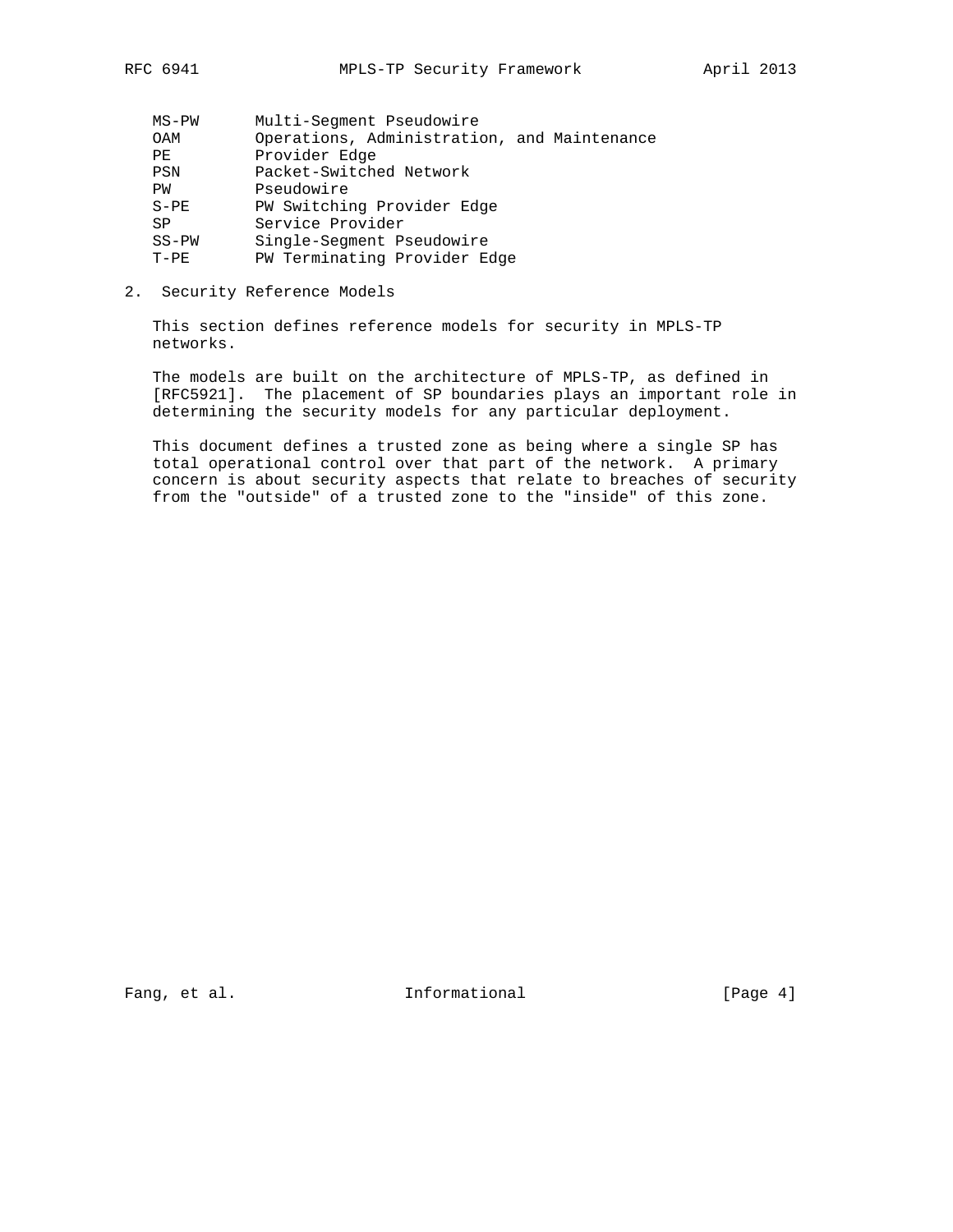# 2.1. Security Reference Model 1

 In reference model 1, a single SP has total control of the "PE/T-PE to PE/T-PE" part of the MPLS-TP network.

 Security reference model 1(a) shows an MPLS-TP network with Single-Segment Pseudowire (SS-PW) from PE1 to PE2. The trusted zone is PE1 to PE2, as illustrated in Figure 1.



Fang, et al. 10 Informational 1999 [Page 5]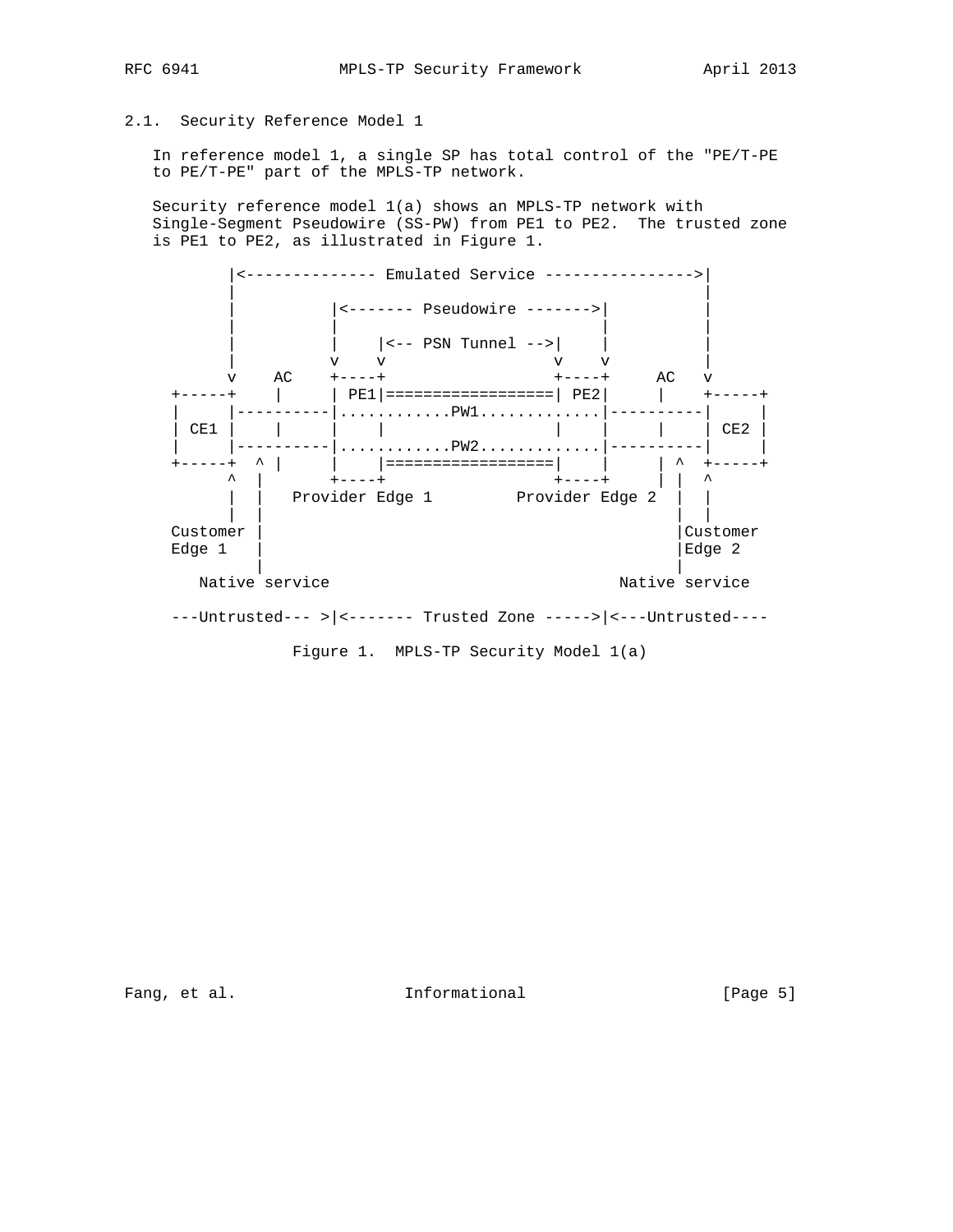Security reference model 1(b) shows an MPLS-TP network with Multi-Segment Pseudowire (MS-PW) from T-PE1 to T-PE2. The trusted zone is T-PE1 to T-PE2, as illustrated in Figure 2.



Fang, et al. 1nformational [Page 6]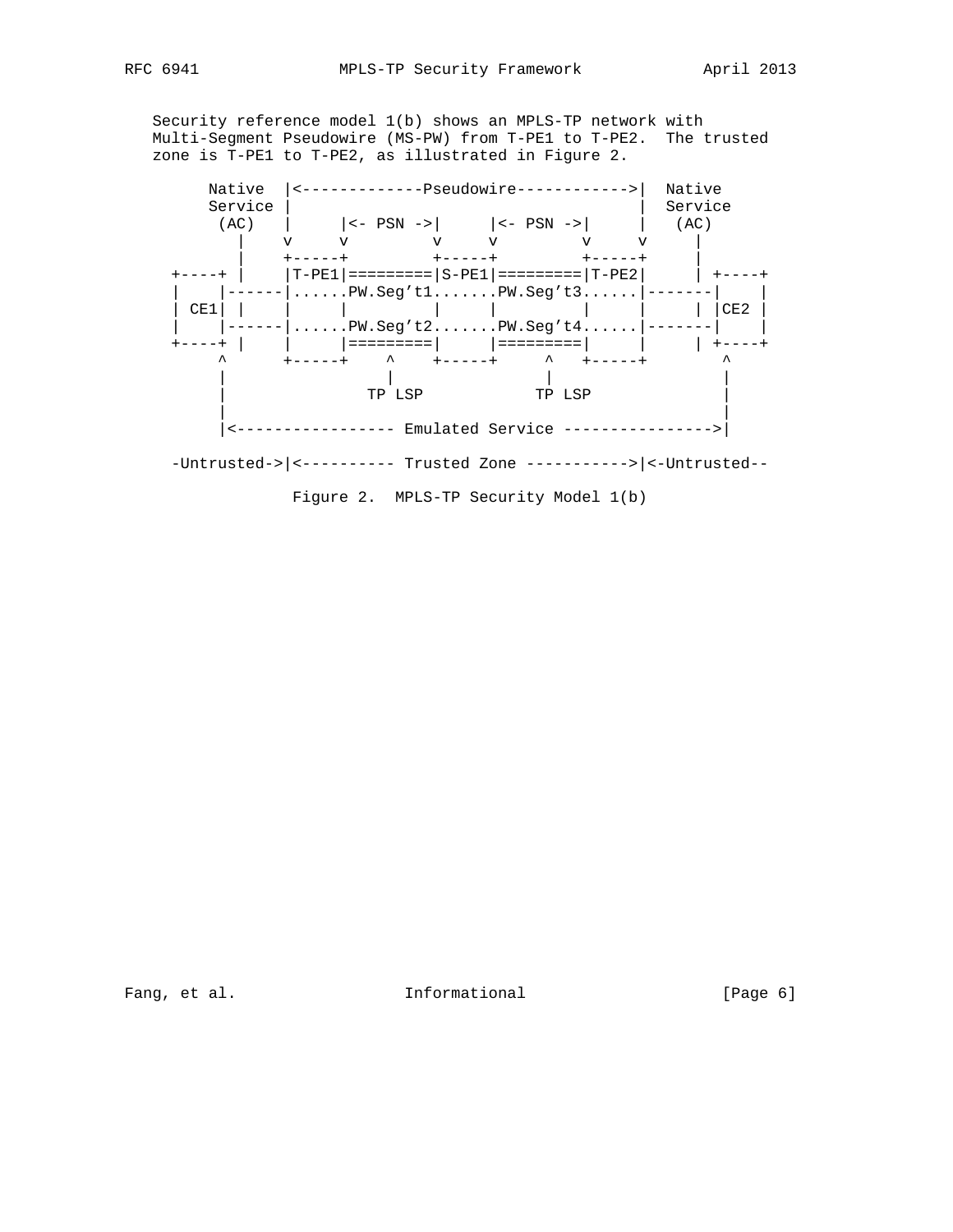# 2.2. Security Reference Model 2

 In reference model 2, a single SP does not have the end-to-end control of the segment from PE/T-PE to PE/T-PE. A given S-PE or T-PE may be under the control of another SP, that SP's customers, or its partners. In this case, the MPLS-TP network is not contained within a single trusted zone.

 Security reference model 2(a) shows an MPLS-TP network with Multi-Segment Pseudowire (MS-PW) from T-PE1 to T-PE2. The trusted zone is T-PE1 to S-PE1, as illustrated in Figure 3.



Figure 3. MPLS-TP Security Model 2(a)

Fang, et al. 10. Informational 1. [Page 7]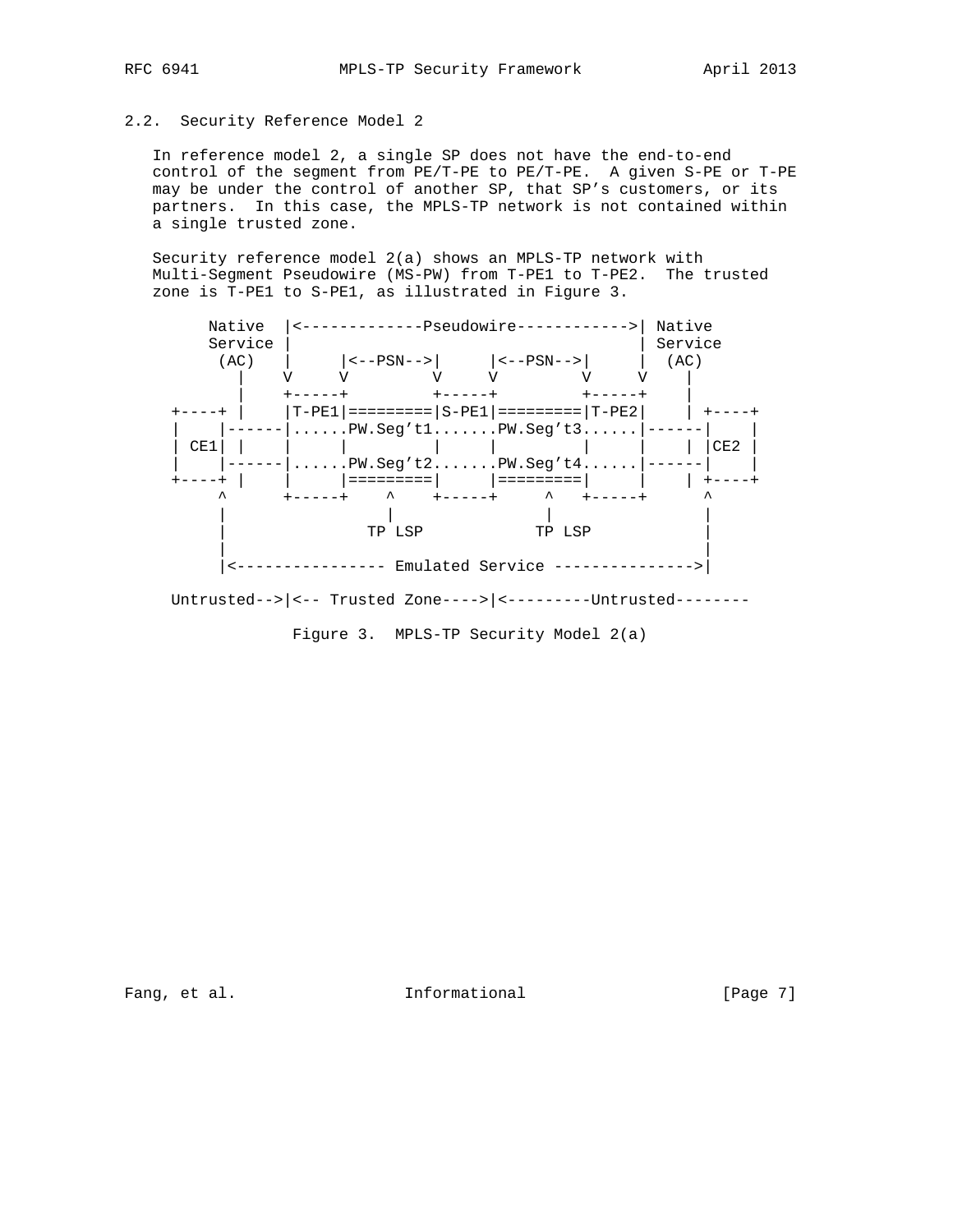Security reference model 2(b) shows an MPLS-TP network with

 Multi-Segment Pseudowire (MS-PW) from T-PE1 to T-PE2. The trusted zone is the S-PE1 only, as illustrated in Figure 4.





 Security reference model 2(c) shows an MPLS-TP network with Multi-Segment Pseudowire (MS-PW) from different SPs with inter-provider PW connections. The trusted zone is T-PE1 to S-PE3, as illustrated in Figure 5.

| Native<br>Layer |         |                     |         | PW15           |         |                     |       | Native<br>Layer |
|-----------------|---------|---------------------|---------|----------------|---------|---------------------|-------|-----------------|
| Service         |         | $<$ PSN $13$ >      |         | $<$ PSN $3X$ > |         | $<$ PSNXZ>          |       | Service         |
| (AC1)           | V       | LSP                 |         | LSP            |         | LSP<br>V            | V     | (AC2)           |
|                 |         |                     |         |                |         |                     |       |                 |
| --+             | $T-PE1$ |                     | $S-PE3$ |                | $S-PEX$ |                     | T-PEZ |                 |
|                 |         |                     |         |                |         |                     |       |                 |
| CE1             |         | PW1                 |         | . . PW3. .     |         | .PW5.               |       | CE2             |
|                 |         |                     |         |                |         |                     |       |                 |
| $+ - - - +$     |         | 2                   | 3       |                | Χ       | Y                   | Z     |                 |
|                 |         |                     |         |                |         |                     |       |                 |
|                 |         | <--Subnetwork 123-> |         |                |         | <--Subnetwork XYZ-> |       |                 |

Untrusted>|<-- Trusted Zone-->|<---------------Untrusted-------------

Figure 5. MPLS-TP Security Model 2(c)

Fang, et al. The Informational Fang, et al.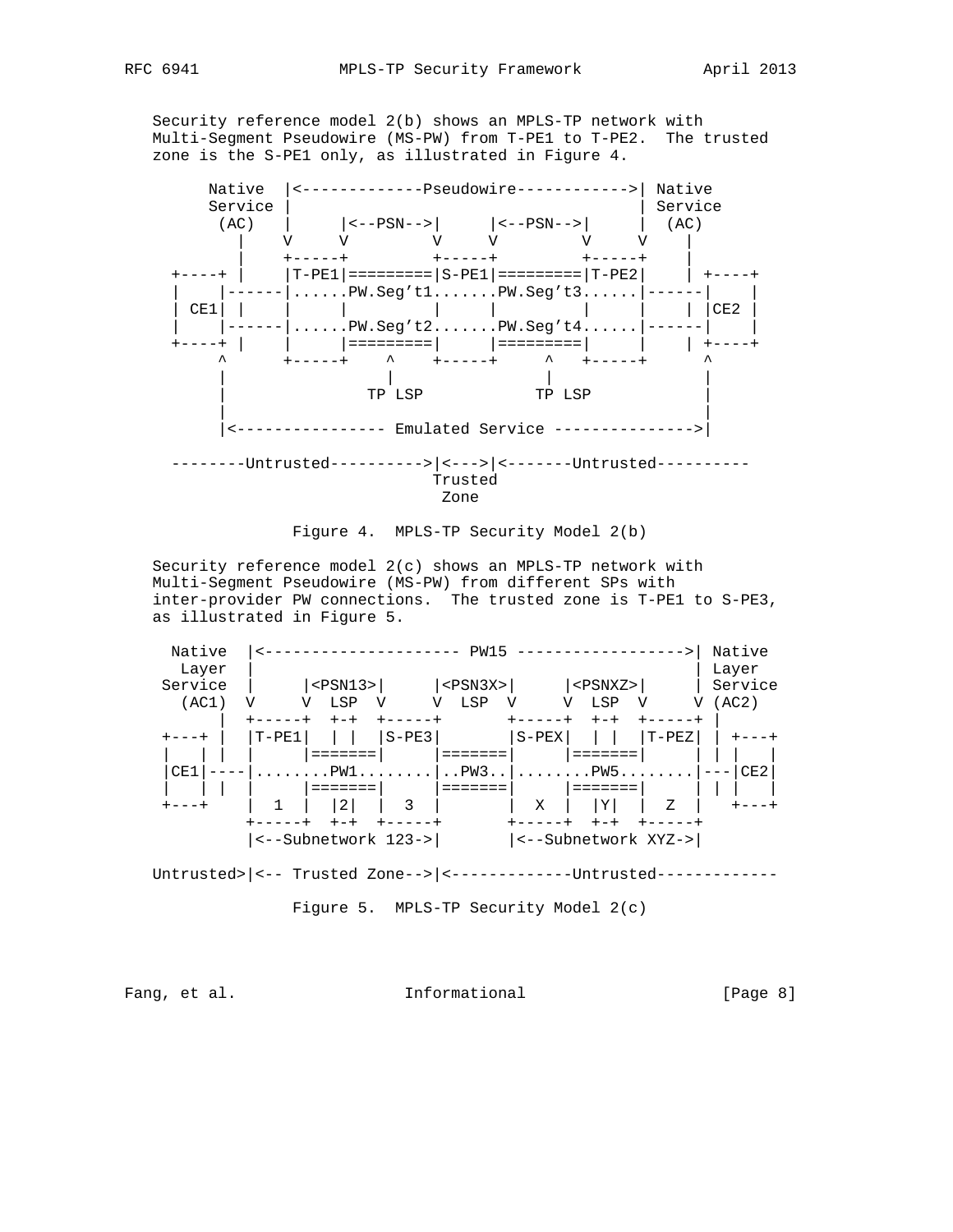In general, the boundaries of a trusted zone must be carefully defined when analyzing the security properties of each individual network. The security boundaries determine which reference model should be applied to a given network topology.

3. Security Threats

 This section discusses various network security threats that are unique to MPLS-TP and may endanger MPLS-TP networks.

Attacks against a GAL or G-ACh may include the following:

- GAL or BFD label manipulation, which includes insertion of false labels and modification, deletion, or replay of messages.
- DoS attacks through in-band OAM by generating excessive G-ACh/GAL and BFD messages that consume significant bandwidth and potentially cause congestion.

 These attacks can cause unauthorized protection switchover, inability to restore one or more LSPs, or loss of network connectivity.

 When an NMS is used for LSP setup, attacks on the NMS can cause the above effects as well. Although this is not unique to MPLS-TP, MPLS-TP networks can be particularly vulnerable to NMS attacks, due to the fact that static provisioning through NMSs is a commonly used model. In the static provisioning model, a compromised NMS can potentially be comparable to a compromised control plane plus a compromised management plane in the dynamic controlled network model.

 Attacks on NMSs may come from either external attackers or insiders. Outside attacks are initiated outside of the trusted zone by unauthorized users of the MPLS-TP NMSs. Insider attacks are initiated from inside the trusted zone by an entity that has authorized access to the management systems but that performs unapproved functions that are harmful to the MPLS-TP networks. These attacks may directly target the NMS; they may also take place via the compromised communication channels between the NMS and the network devices that are being provisioned, or through user access to the provisioning tools. This type of security threat may include disclosure of information, generating false OAM messages, taking down MPLS-TP LSPs, connecting to the wrong MPLS-TP tunnel endpoints, and DoS attacks on the MPLS-TP networks.

 There are other more generic security threats, such as unauthorized observation of data traffic (including traffic pattern analysis), modification or deletion of a provider's or user's data, and replay or insertion of inauthentic data into a provider's or user's data

Fang, et al. 10 Informational 10 [Page 9]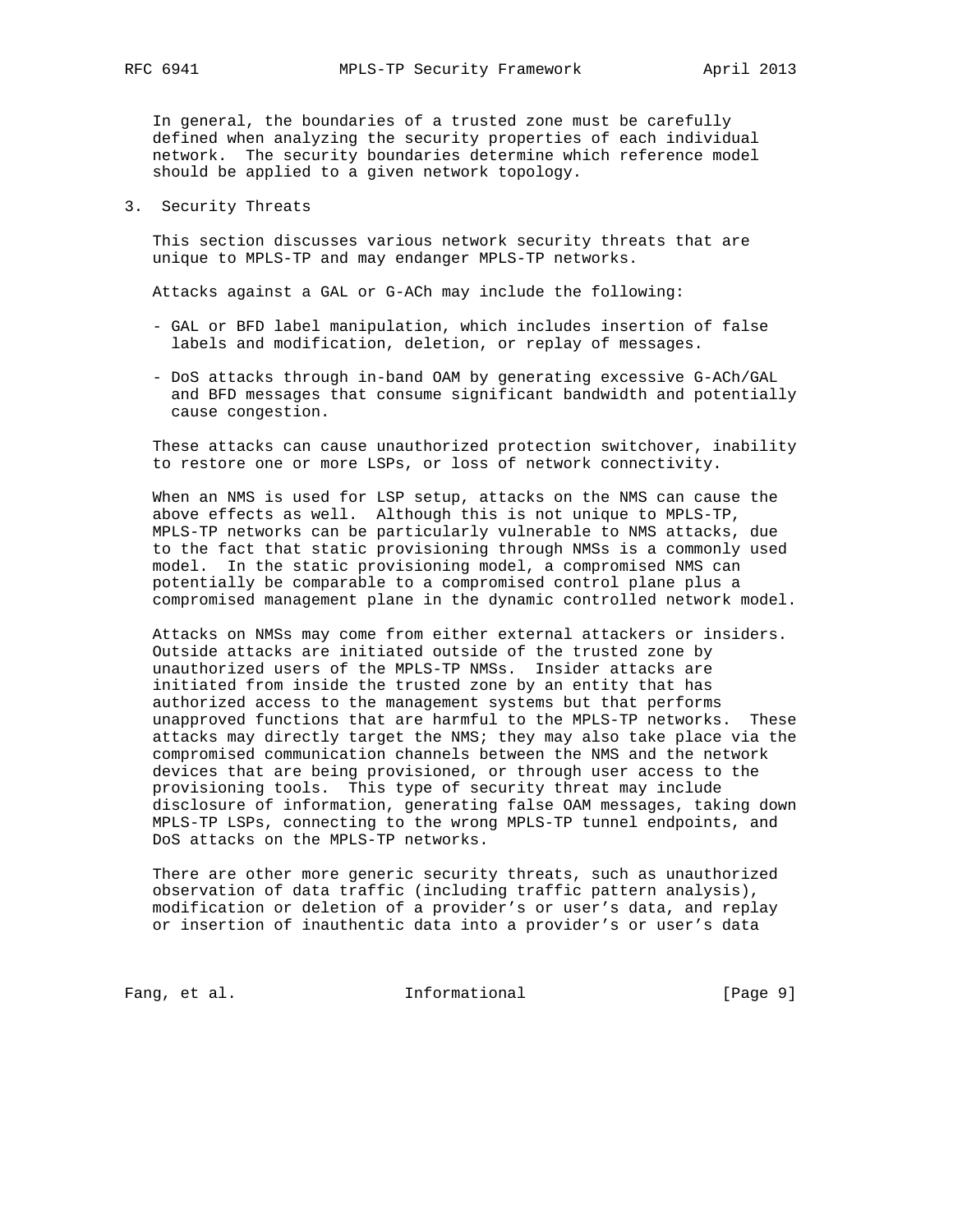stream. These types of attacks apply to MPLS-TP traffic regardless of how the LSP or PW is set up, in a way that is similar to how they apply to MPLS traffic regardless of how the LSP is set up. More details on the above-mentioned threats are documented in [RFC5920].

Such threats may result from malicious behavior or accidental errors:

- Example 1: Attacks from users: Users of the MPLS-TP network may attack the network infrastructure or attack other users.
- Example 2: Attacks from insiders: Employees of the operators may attack the MPLS-TP network, especially through NMSs.
- Example 3: Attacks from interconnecting SPs or other partners: Other SPs may attack the MPLS-TP network, particularly through the inter-provider connections.
- Example 4: Attacks as the result of operational errors: Operations staff may fail to follow operational procedures or may make operational mistakes.
- 4. Defensive Techniques

 The defensive techniques presented in this document and in [RFC5920] are intended to describe methods by which some security threats can be addressed. They are not intended as requirements for all MPLS-TP deployments. The specific operational environment determines the security requirements for any instance of MPLS-TP. Therefore, protocol designers should provide a full set of security capabilities that can be selected and used where appropriate. The MPLS-TP provider should determine the applicability of these techniques to the provider's specific service offerings, and the end user may wish to assess the value of these techniques to the user's service requirements.

 Authentication is the primary defense technique to mitigate the risk of the MPLS-TP security threats discussed in Section 3 (GAL or BFD label manipulation, and DoS attacks through in-band OAM). Authentication refers to methods to ensure that message sources are properly identified by the MPLS-TP devices with which they communicate. Authentication includes the following:

- entity authentication for identity verification
- management system authentication
- peer-to-peer authentication

Fang, et al. 10 Informational [Page 10]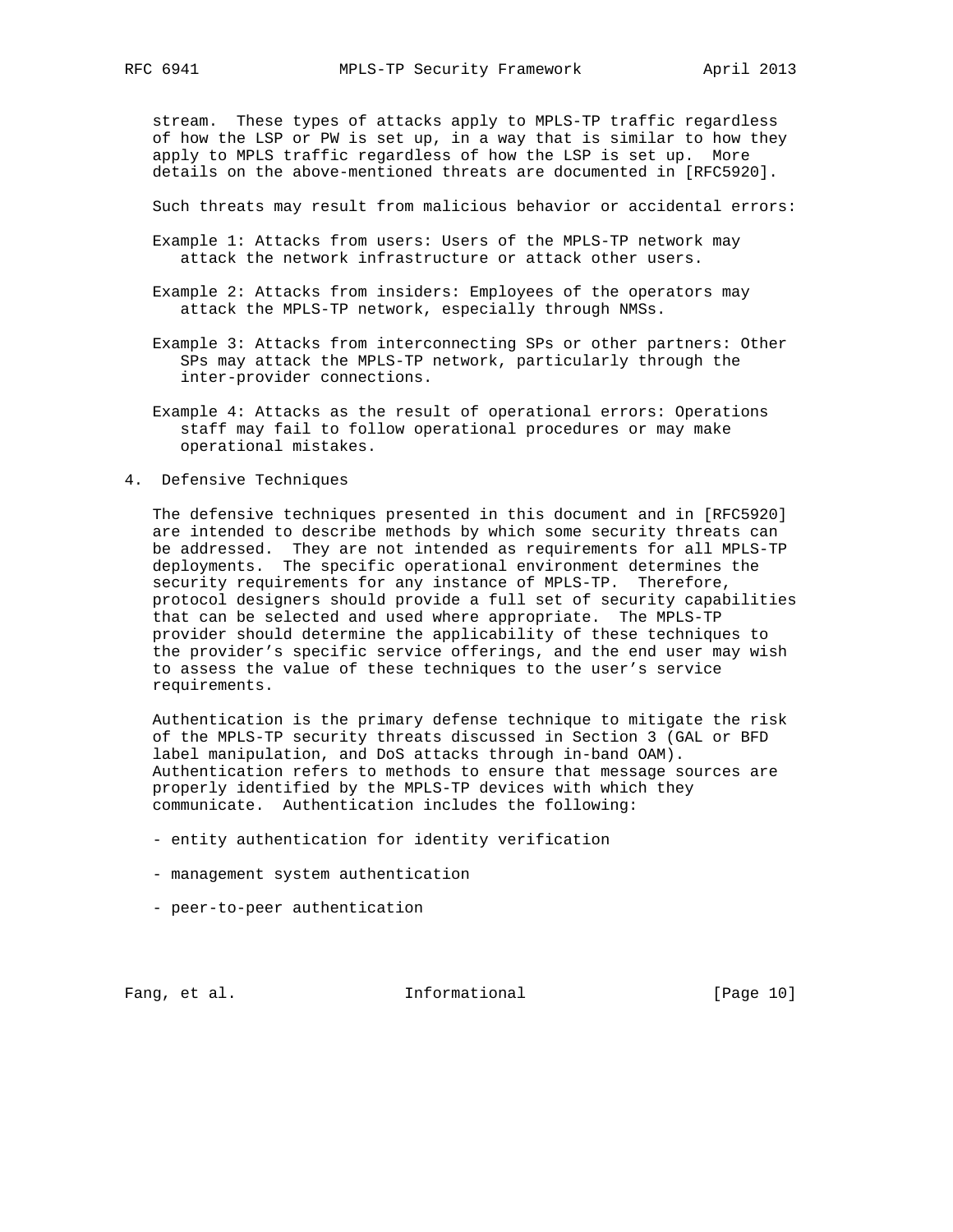- message integrity and replay detection to ensure the validity of message streams
- network-based access controls such as packet filtering and firewalls
- host-based access controls
- isolation
- aggregation
- protection against denial of service
- event logging

 Section 5.2 of [RFC5920] describes these techniques where they apply to MPLS and GMPLS in general.

 In addition to authentication, the following defense should also be considered in order to protect MPLS-TP networks:

- Use of isolated infrastructure for MPLS-TP

 One way to protect the MPLS-TP infrastructure is to use dedicated network resources to provide MPLS-TP transport services. For example, in security model 2 (Section 2.2), the potential risk of attacks on the S-PE1 or T-PE1 in the trusted zone may be reduced by using non-IP-based communication paths, so that the paths in the trusted zone cannot be reached from the outside via IP.

- Verification of connectivity

 To protect against deliberate or accidental misconnection, mechanisms can be put in place to verify both end-to-end connectivity and segment-by-segment resources. These mechanisms can trace the routes of LSPs in both the control plane and the data plane. Note that the connectivity verification tools are now developed for general MPLS networks as well.

Fang, et al. 10. Informational [Page 11]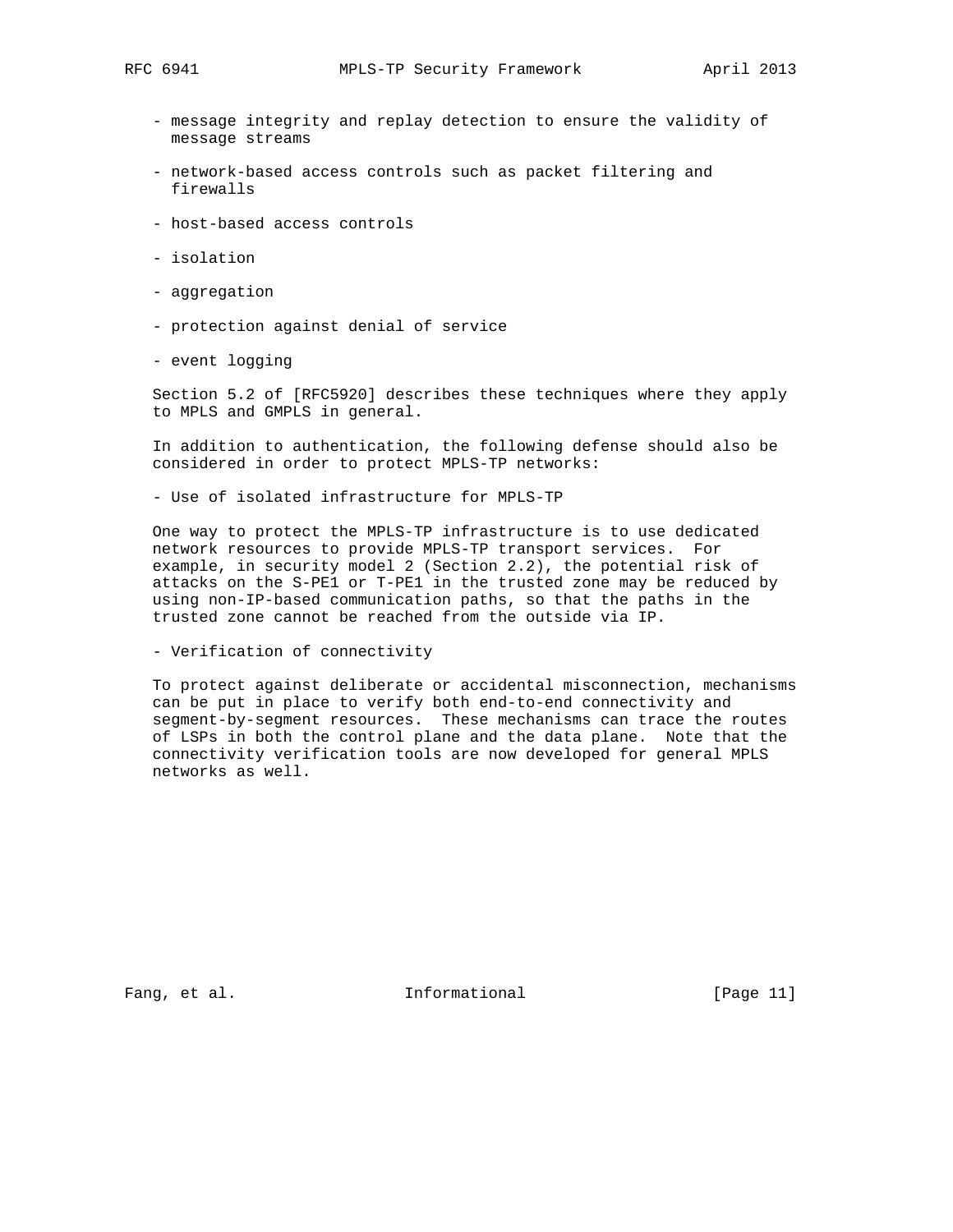The defense techniques that apply generally to MPLS/GMPLS are not detailed here; see [RFC5920] for details regarding these techniques. For example:

- 1) Authentication, including management system authentication, peer-to-peer authentication, and cryptographic techniques for authenticating identity
- 2) Access control techniques
- 3) Use of aggregated infrastructure
- 4) Mitigation of denial-of-service attacks
- 5) Monitoring, detection, and reporting of security attacks

 It is important to point out the following security defense techniques, as they are particularly critical for NMSs, due to the strong emphasis on static provisioning supported by NMSs in MPLS-TP deployments. These techniques include the following:

- entity authentication for identity verification
- encryption for confidentiality
- message integrity and replay detection to ensure the validity of message streams
- user access control and event logging, which must be applied for NMSs and provisioning applications
- 5. Security Considerations

 Security considerations constitute the sole subject of this document and hence are discussed throughout.

 This document evaluates security risks specific to MPLS-TP, as well as mitigation mechanisms that may be used to counter potential threats. All of the techniques presented here involve mature and widely implemented technologies that are practical to implement. It is meant to assist equipment vendors and service providers who must ultimately decide what threats to protect against in any given configuration or service offering, from a customer's perspective as well as from a service provider's perspective.

Fang, et al. The Informational Fang, et al.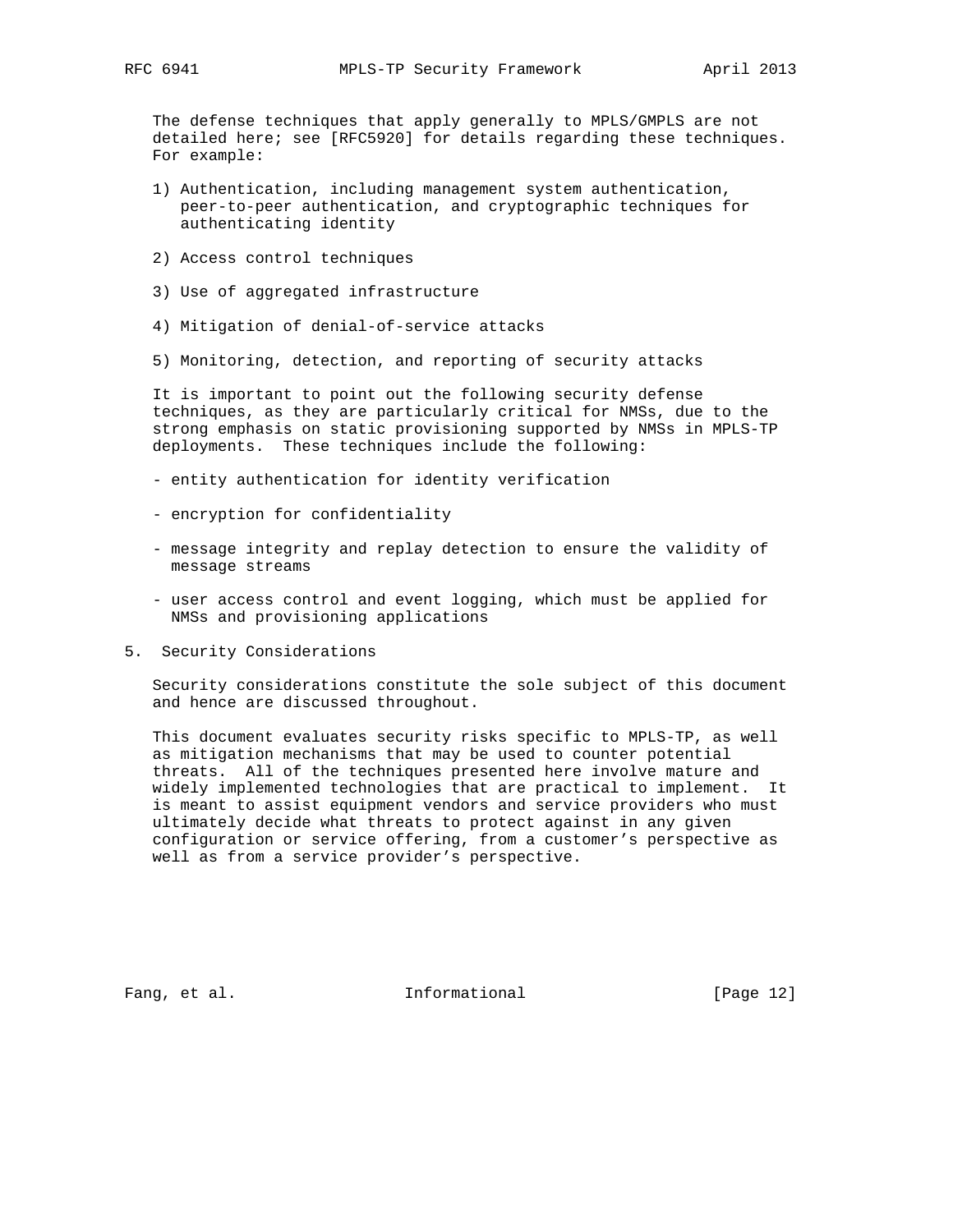6. Acknowledgements

 The authors wish to thank the following people: Joel Halpern and Gregory Mirsky for their review comments and contributions to this document, Mach Chen for his review and suggestions, Adrian Farrel for his Routing Area Director review and detailed comments, Loa Andersson for his continued support and guidance as the MPLS WG co-chair, and Dan Romascanu and Barry Leiba for their helpful comments during IESG review.

- 7. References
- 7.1. Normative References
	- [RFC5654] Niven-Jenkins, B., Ed., Brungard, D., Ed., Betts, M., Ed., Sprecher, N., and S. Ueno, "Requirements of an MPLS Transport Profile", RFC 5654, September 2009.
	- [RFC5920] Fang, L., Ed., "Security Framework for MPLS and GMPLS Networks", RFC 5920, July 2010.
- 7.2. Informative References
	- [RFC5921] Bocci, M., Ed., Bryant, S., Ed., Frost, D., Ed., Levrau, L., and L. Berger, "A Framework for MPLS in Transport Networks", RFC 5921, July 2010.

Fang, et al. 10. Informational [Page 13]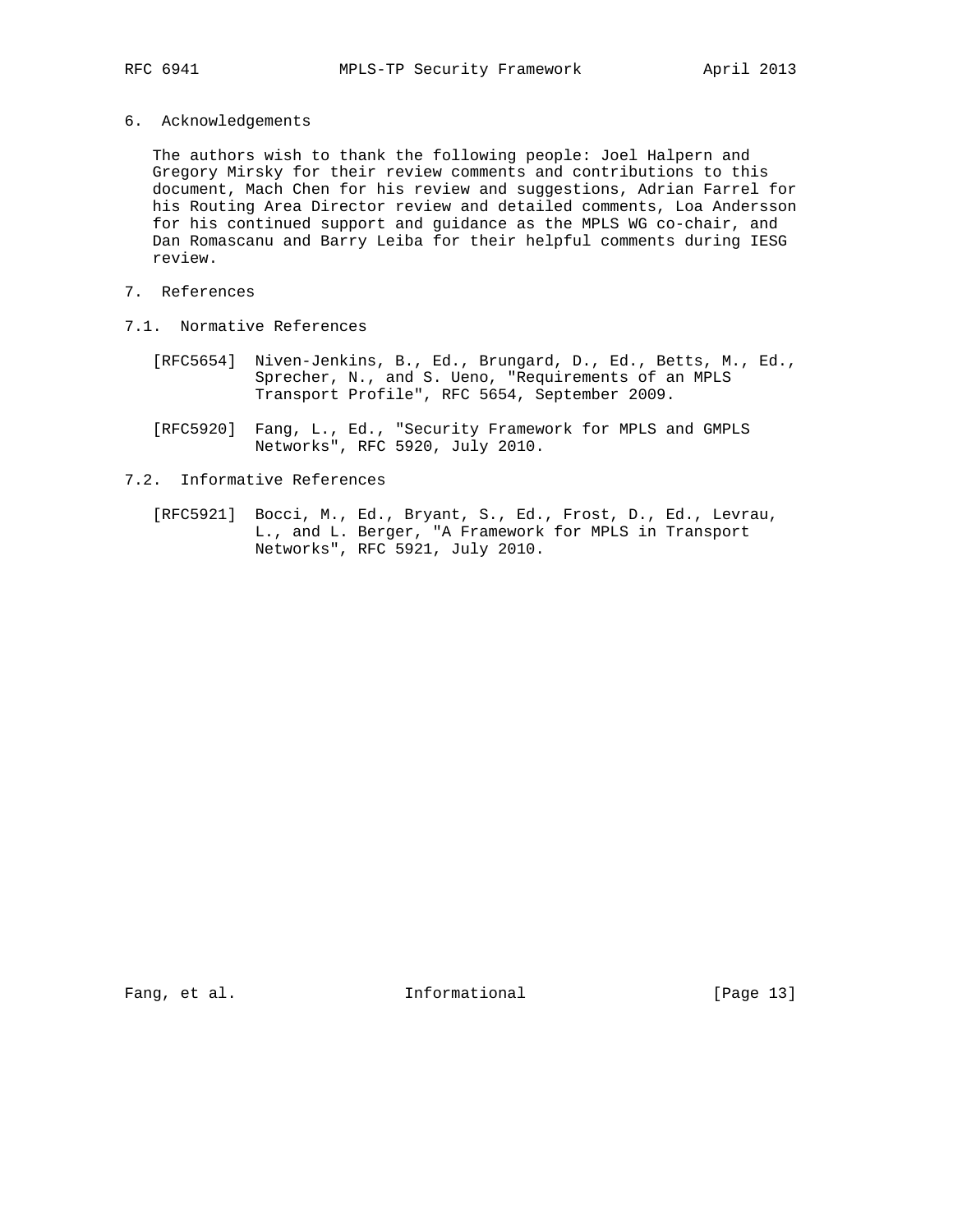Contributors

 Raymond Zhang Alcatel-Lucent 750D Chai Chee Road Singapore 469004 EMail: raymond.zhang@alcatel-lucent.com Nabil Bitar Verizon 40 Sylvan Road Waltham, MA 02145 US EMail: nabil.bitar@verizon.com Masahiro Daikoku KDDI Corporation 3-11-11 Iidabashi, Chiyodaku, Tokyo Japan EMail: ms-daikoku@kddi.com Lei Wang Lime Networks Strandveien 30, 1366 Lysaker Norway EMail: lei.wang@limenetworks.no Henry Yu TW Telecom 10475 Park Meadow Drive Littleton, CO 80124 US EMail: henry.yu@twtelecom.com

Fang, et al. 10 Informational [Page 14]